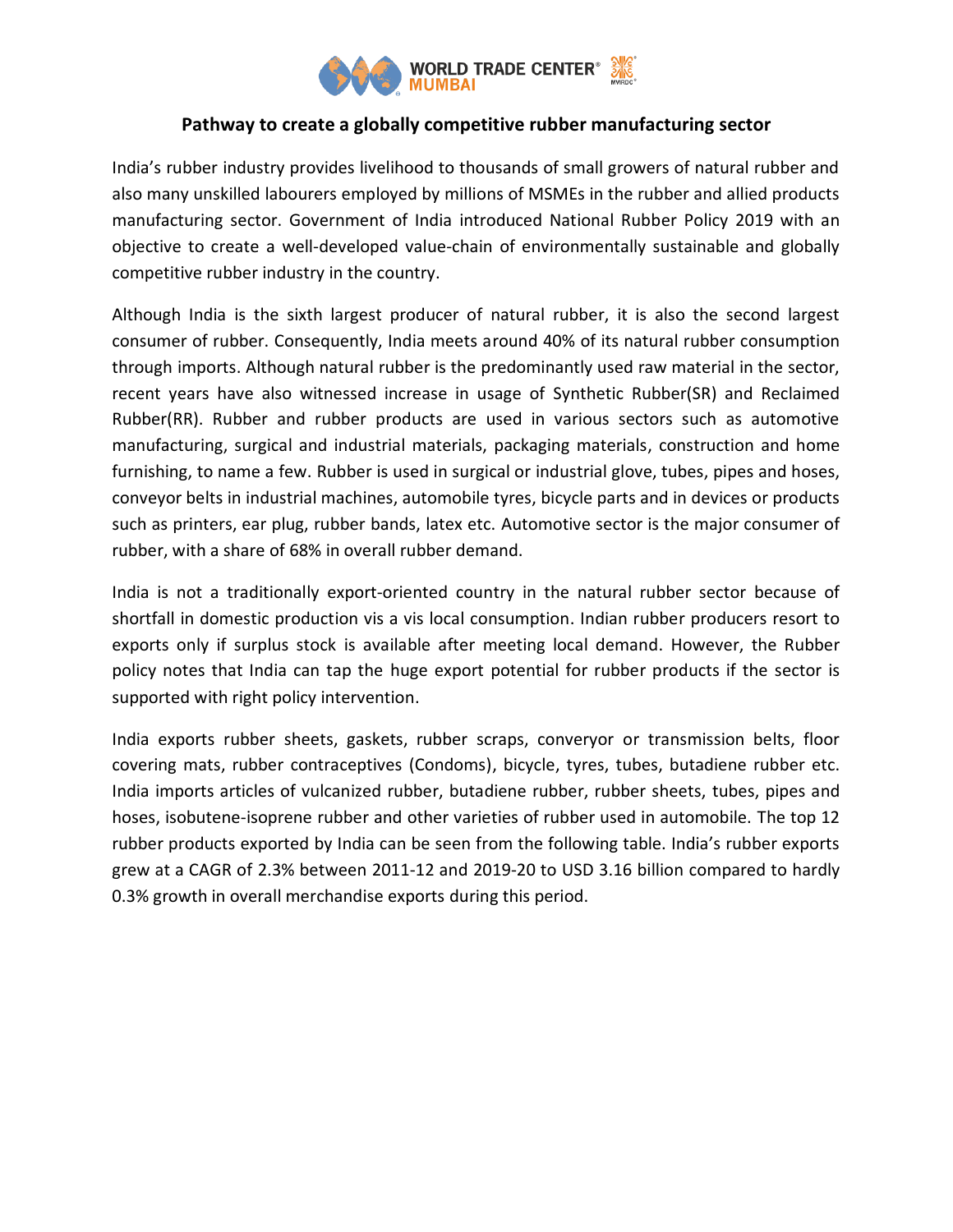

| Top 12 rubber products exported by India (fig. in USD million)  |                                                                                  |                                                                                                     |               |        |                      |               |        |                      |  |  |
|-----------------------------------------------------------------|----------------------------------------------------------------------------------|-----------------------------------------------------------------------------------------------------|---------------|--------|----------------------|---------------|--------|----------------------|--|--|
|                                                                 |                                                                                  |                                                                                                     | 2011-12       |        |                      | 2019-20       |        |                      |  |  |
| <b>HS Code</b>                                                  | <b>Product Name</b>                                                              | Description                                                                                         | <b>Export</b> | Import | <b>Trade balance</b> | <b>Export</b> | Import | <b>Trade balance</b> |  |  |
|                                                                 | 40169990 Rubber Sheets                                                           | OTHERS ARTICLES OF VULCANISED RUBBER EXCL. MATS 146.44                                              |               | 197.38 | -50.94               | 141.69        | 155.83 | $-14.14$             |  |  |
|                                                                 |                                                                                  | 40030000 Reclaim Rubber & Waste Pairings & ScraRECLAIMED RUBR IN PRMRY FORMS OR IN PLATES SHEE68.01 |               | 2.23   | 65.78                | 79.76         | 1.25   | 78.51                |  |  |
|                                                                 | 40101290 Conveyor, Transmission, V Belts                                         | (CNVYR BLT/BLTNG)RENFRCD WTH TXTL MTRLS WHERE 63.86                                                 |               | 11.92  | 51.94                | 74.12         | 14.17  | 59.95                |  |  |
|                                                                 | 40169100 Floor Covering & Mats                                                   | FLOOR COVERINGS AND MATS                                                                            | 49.07         | 3.01   | 46.06                | 73.55         | 6.13   | 67.42                |  |  |
|                                                                 | 40169980 Gaskets. Washers & Seals                                                | <b>STOPPERS</b>                                                                                     | 0.37          | 18.18  | 17.81                | 164.2         | 56.47  | 7.73                 |  |  |
|                                                                 | 40169390 Gaskets. Washers & Seals                                                | OTHER ARTICLES OF GASKETS WASHERS & OTHER SEAL 23.6                                                 |               | 71.64  | -48.04               | 62.46         | 125.89 | $-63.43$             |  |  |
|                                                                 | 40082190 Rubber Sheets                                                           | OTHER FORM OF PLTS SHTS STRIPS OF NON- CELLULAR 41.78                                               |               | 10.2   | 31.58                | 50.91         | 9.01   | 41.9                 |  |  |
|                                                                 |                                                                                  | 40141010 Latex, Dipped & Medical Including Conti RUBBER CONTRACEPTIVES MALE(CONDOMS)                | 26.41         | 1.67   | 24.74                | 49.98         | 0.43   | 49.55                |  |  |
|                                                                 | 40103999 Conveyor, Transmission, V Belts                                         | TRNSMSN BLT/BLTNG OTHER THAN FLAT BLT/PLY BLT V 19.46                                               |               | 36.52  | $-17.06$             | 49.48         | 34.06  | 15.42                |  |  |
| 40092100 Hoses                                                  |                                                                                  | TUBES.PIPES & Hoses OF VULCNSD RUBR REINFORCED/133.18                                               |               | 20.72  | 12.46                | 46.34         | 18.26  | 28.08                |  |  |
| 40093100 Hoses                                                  |                                                                                  | TUBES. PIPES & Hoses OF VULCNSD RUBR REINFORCED/20.95                                               |               | 13.2   | 7.75                 | 142.55        | 16.69  | 25.86                |  |  |
|                                                                 | 40151100 Latex, Dipped & Medical Including Cont SURGICLE GLOVES, MITTENS & MITTS |                                                                                                     | 34.24         | 1734   | 16.9                 | 39.74         | 33.59  | 6.15                 |  |  |
| Source: Ministry of Commerce and Industry, Government of India. |                                                                                  |                                                                                                     |               |        |                      |               |        |                      |  |  |

On the other hand, import of rubber and rubber products declined 2.6% from USD 3.8 billion to USD 3.12 billion during this period. On account of growth in exports and decline in imports, India became a net export of rubber and rubber products in 2019-20 to the tune of USD 40.97 million compared to a trade deficit of USD 1.2 billion in 2011-12.

| Top 12 rubber products imported by India (fig. in USD million) |                                                                               |                                                       |               |                |               |               |               |                      |  |  |
|----------------------------------------------------------------|-------------------------------------------------------------------------------|-------------------------------------------------------|---------------|----------------|---------------|---------------|---------------|----------------------|--|--|
|                                                                |                                                                               |                                                       | 2011 12       |                |               | 2019 20       |               |                      |  |  |
| <b>IIS Code</b>                                                | <b>Product Name</b>                                                           | <b>Description</b>                                    | <b>Export</b> | <b>Ilmport</b> | Trade balance | <b>Export</b> | <b>Import</b> | <b>Trade balance</b> |  |  |
|                                                                | 40169990 Rubber Sheets                                                        | OTHERS ARTICLES OF VULCANISED RUBBER EXCL MATS 146.44 |               | 197.38         | $-50.94$      | 141.69        | 155.83        | $-14.14$             |  |  |
|                                                                | 40022000 Tyre Retread/Camel Back                                              | <b>BUTADIENE RUBBER (BR)</b>                          | 0.83          | 236.03         | $-235.2$      | 27.23         | 151.63        | $-124.4$             |  |  |
|                                                                | 40021990 Tyre Retread/Camel Back                                              | OTHERS SYNTHETIC RUBR & PACTICE DRVD FROM OILS 17.02  |               | 557.26         | $-550.24$     | 22.94         | 129.56        | $-106.62$            |  |  |
|                                                                | 40051000 Rubber Sheets                                                        | RUBR COMPOUNDED WTH CRBN BLACKS/SILICA                | 1.79          | 18.29          | $-16.5$       | 6.54          | 128.73        | $-122.19$            |  |  |
|                                                                | 40023900 Tyre Retread/Camel Back                                              | HALO-ISOBUTENE-ISOPRENE RUBR (CIIR/BIIR)              | 0.45          | 144.57         | $-144.12$     | 1.56          | 126.59        | $-125.03$            |  |  |
|                                                                | 40169390 Gaskets, Washers & Seals                                             | OTHER ARTICLES OF GASKETS WASHERS & OTHER SEAL 123.6  |               | 71.64          | $-48.04$      | 62.46         | 125.89        | $-63.43$             |  |  |
|                                                                | 40023100 Tyre Retread/Camel Back                                              | ISOBUTENE-ISOPRENE(BUTYL) RUBBER (IIR)                | 0.74          | 216.66         | $-215.92$     | 16.42         | 86.9          | -80.48               |  |  |
|                                                                | 40025900 Tyre Retread/Camel Back                                              | OTHR ACRYLONITRILE-BUTADIENE RUBR (NBR)               | 19.4          | 72.08          | $-52.68$      | 1.78          | 84.33         | $-82.55$             |  |  |
|                                                                | 40027000 Tyre Retread/Camel Back                                              | ETHYLENE-PRPYLENE-NON-CONJUGATED                      | 10.13         | 113.64         | $-103.51$     | 10.28         | 84.12         | $-73.84$             |  |  |
|                                                                | 40169330 Gaskets, Washers & Seals                                             | RUBBER SEALS OIL SEALS, ETC)                          | 15.2          | 60.36          | $-45.16$      | 27.56         | 70.2          | -42.64               |  |  |
|                                                                | 40151900 Latex, Dipped & Medical Including Cont OTHER GLOVES, MITTENS & MITTS |                                                       | 3.34          | 12.37          | $-9.03$       | 9.28          | 69.02         | -59.74               |  |  |
|                                                                | 40024900 Tyre Retread/Camel Back                                              | OTHR CHLOROPRENE(CHLOROBUTADIENE) RUBR(CR)            | 0.43          | 167.21         | $-66.78$      | 0.78          | 67.56         | $-66.78$             |  |  |
| Source: Ministry of Commerce and Industry, Government of India |                                                                               |                                                       |               |                |               |               |               |                      |  |  |

The Rubber Policy 2019 identifies key challenges in the sector which needs to be addressed through appropriate policy intervention. Some of the challenges identified by the policy are: sub-optimal agro-climatic conditions and adverse impact of climate change, saturation of area for new planting in traditional regions, agro-climatic, topographic, social, cultural, institutional and infrastructure constraints in non-traditional regions. The policy also recognizes other challenges such as global price volatility and low-price situations and its repercussions on production, lack of competitiveness and stagnation in the growth of Non-Tyre Rubber manufacturing sector.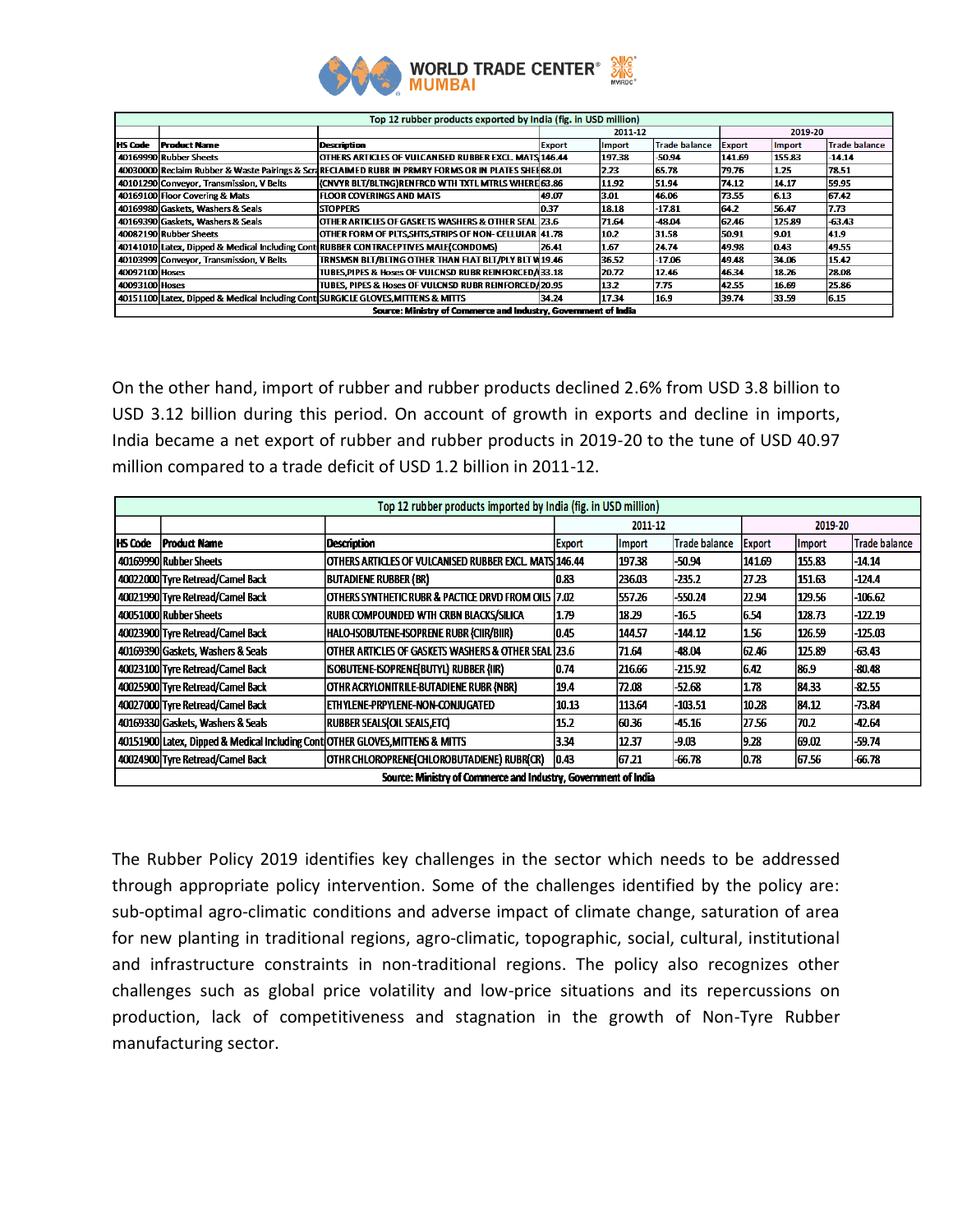

Considering that rubber cultivation in traditional growing regions of Kerala and Tamil Nadu has reached near saturation, there is scope for promoting cultivation in non-traditional rubber growing regions, especially in the North Eastern States, the policy suggests.

In order to strengthen the global competitiveness of the local industry, the policy calls for several measures. One of the recommended policy measures is the development of Rubber Parks as processing hubs in the private sector or under the PPP route. The policy also calls for promoting rubber consumption in road projects. Promotion of Road Rubberisation would have twin advantages of boosting rubber consumption and infrastructure durability in the long run. In order to take dedicated measures for export promotion, the policy calls for establishing an independent Rubber Products Export Promotion Council. Government may also identify and handhold export oriented clusters in the sector.

The policy also contains useful recommendations to related to skill development, strengthening research and extension services, adequate allocation of government budget for the sector, promoting production of synthetic rubber, to name a few.

Apart from these recommendations, the government should also address the inverted duty structure in the rubber sector, which is one of the complaints raised by the All India Rubber Industries Association (AIRIA). Under the inverted duty structure, import of raw rubber attracts higher customs duty than import of intermediate and finished rubber products. Other concern raised by the industry is the lack of availability of superior technology and machineries locally, which forces manufacturers to import costly machinery from abroad. The industry also alleges diversion of low cost imports of Chinese products through ASEAN countries by misusing India's free trade agreement with the ASEAN region.

If India can address these challenges, we can realize the goal of creating a sustainable domestic rubber manufacturing sector, which is one of the stated objectives of the National Rubber Policy 2019. Government and industry players should coordinate to create a globally competitive rubber sector in the country.

## **Notifications**

**PIB**

More than 11 lakh MSMEs register under Udhyam registration portal

<https://pib.gov.in/PressReleseDetail.aspx?PRID=1670895>